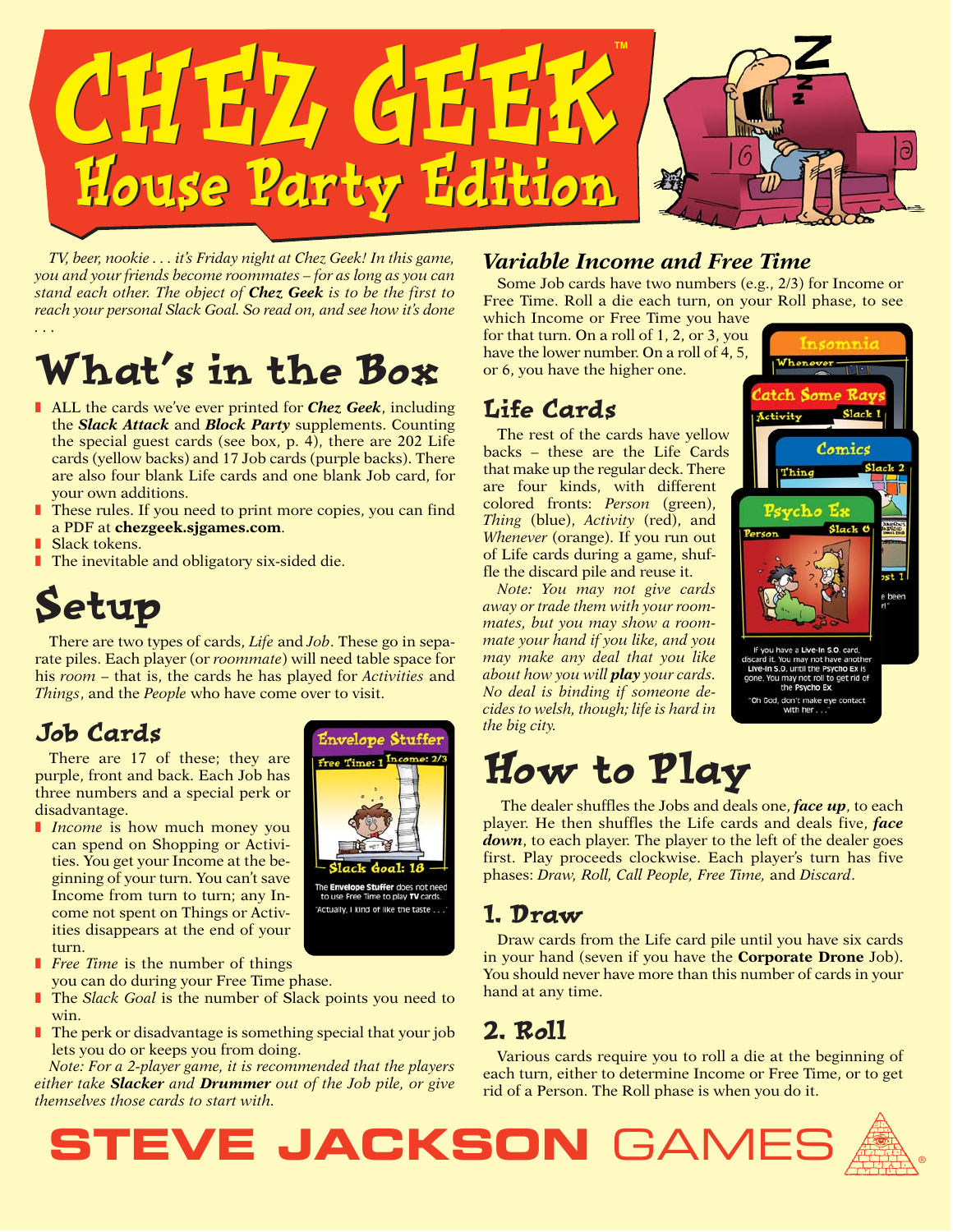*Example:* Van Zele is the **Drummer**. His Free Time is variable (2/3), so Van Zele must roll according to the rules in *Variable Income and Free Time*, above. This turn, he rolls a 1, so he has a Free Time of 2. Have fun playing your gig, Van Zele!

## 3. Call People

Person cards represent people who might visit the apartment. They may only be played during the Call

People phase. You may call as many People as you want, if you have their cards in your hand. There are two types of Person cards: invited (they give Slack) and uninvited (they have a Slack of 0 or less, and have other bad features, too). Invited People must be Called (see below). Uninvited People are put into play during the Call People phase, but you don't have to Call them. After all, fun people need to be called; jerks just drop in. To play a Person card:

- 1. *Announce* your intention to have a Person come over, and lay down the card. Then *announce* whether the Person is coming to your room or another player's room. If the Person gives no Slack, play them now.
- 2. If the Person gives Slack, roll a die. On a roll of 1-2, that Person was not home. Discard the card.
- 3. On a roll of 3-6, the call succeeded and that Person card stays in your room. Any effects that Person has on the game then occur, including Slack awarded to the owner of the room in which the Person was played!
- 4. When you get an uninvited Person to leave your room (see *Getting Rid of People*), you determine which room the Person goes to next.
- 5. Pet cards count as Person cards, and are played during this phase as well. A Pet requires no roll to Come Over – you just announce it and put it in your room!

### *Getting Rid of People*

On the Roll phase of your turn, you may attempt to get rid of any People in your room, except Cats. To invite someone to leave, roll a die. On 1-3, the Person hangs around and any negative effects take place. On 4-6, you can discard the Person, or send him to any other room that he is not restricted from entering, and he has no effect on you that turn. Except for the turn they enter your room, unwanted People do not have a negative effect until *after* you roll to get rid of them.

*Example:* Mike plays **Choad Warrior** on Pam. Pam discards **Microwave Popcorn**, a Food card. During Pam's next Roll phase, she rolls to get rid of **Choad Warrior**, but gets a 3. The **Choad Warrior** stays, and Pam discards **White Russian** to appease her unwanted guest. When Pam rolls during her next turn, she gets a 6. Hurrah! **Choad Warrior** must leave. Since Pam controls the card, she puts it in Mike's room. Turnabout is fair play! Now Mike must discard a card (and so on, and so on, and so on . . .).

## 4. Free Time

During this phase, you may spend your Free Time by Shopping or doing Activities. Each Free Time allows you to do one Activity or to go Shopping. You may also play cards that give you more Free Time. You must always *announce* how you are spending your Free Time. Try to sound like it's the most important thing in your life; make your roommates jealous ("Ooo, nice tattoo!"). You must have the card for any Thing you want to buy or any Activity you want to do.

#### *More Free Time*

If a card gives you more Free Time, it goes into effect as soon as it is in play. *Example:* **Narcolepsy** gives you +1 to Free Time. You can use that Free Time as soon as the card is played.

#### *Shopping*

You must *announce* that you are Shopping. No matter how many Things you buy in one turn, it counts as one Shopping trip. If someone cancels your Shopping, all Thing cards you played return to your hand. (See *Canceling*, below.) If you still have Free Time and Income left, you may attempt to Shop again.

If no one prevents you from Shopping, you may buy as many Things as you have the Income to afford.

*Example:* Megan has an Income of 3 and a Free Time of 2. She plays **Change in Couch**, raising her Income to 4 for this turn. She then announces that she will use her first Free Time to go Shopping. She buys **Ultra-Slims** (Cost 1) and **NT Server Docco** (Cost 3), which net her a total of 4 Slack. She puts both cards in her room. During her second Free Time, she will play an Activity card:



### *Activities*

Some Activities have a Cost. If you don't have enough remaining Income to match the Cost, then you may not perform that Activity.

You must *announce* the Activity that you plan to perform as you play the Activity card. If nobody plays a card to stop you, place the card in your room and gain the appropriate Slack. Some Activities are worth a variable amount of Slack, determined by a die roll. If a result is ever *zero* Slack (or less), the Activity is considered unsuccessful and the Activity card is put in the discard pile. You have still used up one Free Time in the attempt.

*Example:* During Eric's Free Time phase, he announces that he will try for some Nookie. He plays a **Nookie at Jimmy's** card. No one plays a card to stop him, so he rolls and gets a 1. The Slack for a Nookie card is 1 die-1, so Eric's Nookie is worth 0 Slack. With a tear of regret, Eric discards the card and laments his unsuccessful Nookie.



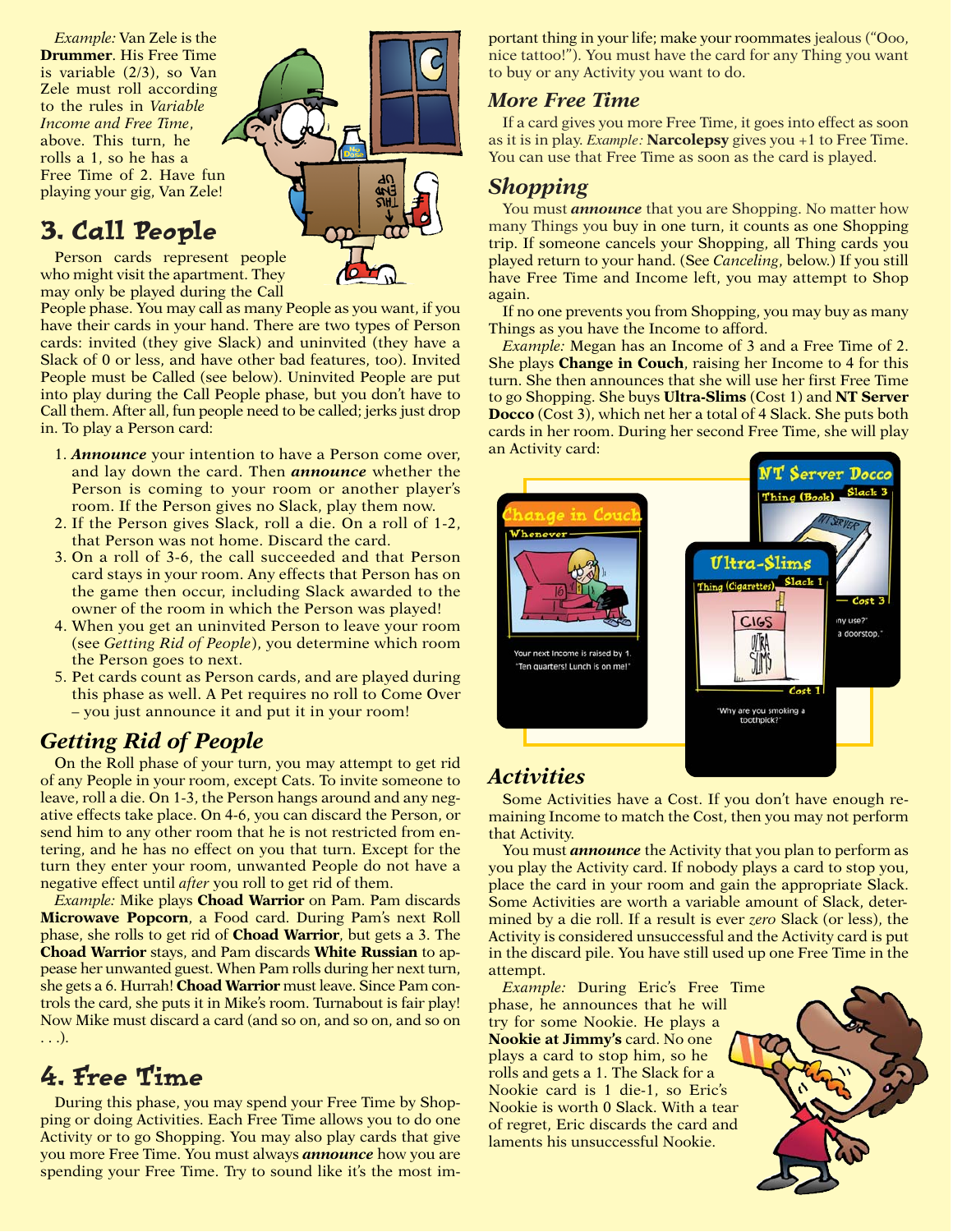## 5. Discard

If you have more than five cards, you *must* discard down to five. You *may* discard all the way down to one; you can't discard to zero. This rule only applies to discarding. If you can use your whole hand before your Discard phase, more power to you!

## Other Stuff You Can Do During Your Turn

Your *Whenever* cards may be played on anyone at any time, unless the card text specifically prohibits it. Unless otherwise stated, a Whenever takes effect as soon as it is played, and the Whenever card is immediately discarded. If a Whenever has a continuing effect (such as **Get a Life**), keep it on the table as a reminder, and discard it when its effect is over.

### Stuff You Can Do When It's Not Your Turn

1. Again, *Whenever* cards may be played on anyone at any time, unless the card text specifically prohibits it.

2. Play a TV card to cancel someone else's Free Time. (See *TV Cards,* below.)

# Marking Slack

If an Activity gives variable Slack, or if *anything* changes the amount of Slack on any card so the printed value is no longer correct, the owner must place Slack tokens on the card,



one for every point of Slack. All roommates must be able to look at your room and count up the tokens, and the printed value on all cards with no tokens, to see how much Slack you have. Red tokens give Slack. Yellow tokens *subtract* Slack.

*Or:* Players start with a pile of tokens, as many as their Slack Goal, and then mark *each* card in their room with the appropriate Slack. When someone runs out of tokens, he knows he's won.

# Winning the Game

The first person to reach or exceed the Slack Goal on his Job card immediately wins.

*Example:* Zvi has the Job card **Tech Support** (Slack Goal 20). He has 19 Slack currently and buys **Cigarettes**. Even if Beau plays **Bum** to take the Cigarettes from Zvi immediately



after Zvi plays them, Zvi still wins the game because he had 20 Slack even for that short time. (However, if Zvi had reached his 20th Slack with a **Sleep** card, then a Canceling card – below – could keep him from winning, because the effect is that the **Sleep** was never played.)

The winner gets to *choose* his Job Card for the next game before everybody else draws theirs.

# Additional Rules and Definitions

#### *Canceling*

A card which can *cancel* other cards may only affect a target card *as that card is being played*. Canceled cards are discarded. If the card was an Activity, the Free Time for that Activity is lost. If someone cancels Shopping, all Thing cards that the roommate was trying to buy are returned to his hand. A canceling card has no effect on any card already in play.

A card that is "being played" is a card that a roommate has announced and put in his room. You must play a canceling card *before* that roommate:

- 1. puts down another card, or
- 2. rolls to see if a Person is coming over, or to see how much Slack a card gives, or
- 3. ends his turn.

*Example:* **Moron with a Chainsaw** can cancel a **Sleep** card. If Tri plays a **Sleep** card and ends her turn, and then Jamie draws a **Moron with a Chainsaw** on his next turn, Jamie cannot affect the **Sleep** card Tri already played. Jamie will have to wait until someone announces that he is playing a **Sleep** card, at which point Jamie can cancel it.

#### *TV Cards*

You may play **TV** as a normal Activity, or you may play it against a roommate to cancel one of his Free Times. As a roommate announces what he will do with his Free Time (Shopping or performing an Activity), play a **TV**

card on him. He then spends that Free Time watching TV, and the Activity card he attempted to play, if any, is discarded. Thing cards return to his hand. He keeps the **TV** card in his room and gains 1 Slack.

**TV** cannot be used to prevent players from Calling People.

#### *Hungry Girl, Clumsy Drunk, Psycho Ex and Choad Warrior*

These uninvited People have special rules for their behavior. When **Hungry Girl, Clumsy Drunk,** or **Choad Warrior** are played on you, you must immediately discard one card from your room, of the type stated on the uninvited Person's card (Food, Booze, Weed, or **Live-In S.O.**). You choose what to discard. Each consecutive turn one of these People is in your room, you must discard one card of the appropriate type, until all cards of that type are gone from your room. After these pests eat/drink/destroy all cards of the appropriate type, they still stay in your room until you can get rid of them.